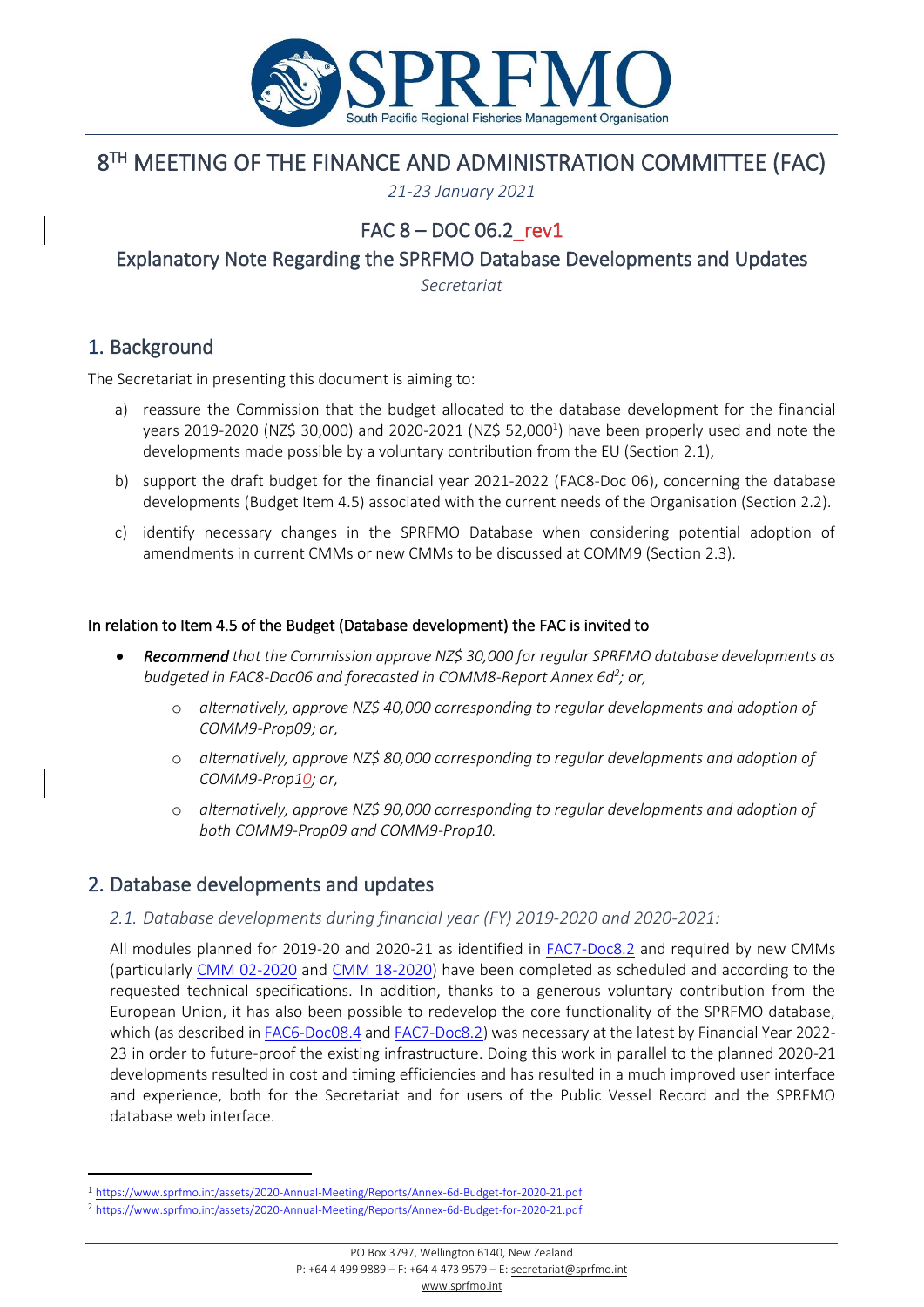

| Financial<br>Year | Development/Months                                                              | Dec 2019 | <b>Nov 2020</b> |
|-------------------|---------------------------------------------------------------------------------|----------|-----------------|
| 2019-20           | Port Inspections module                                                         | Complete |                 |
|                   | Area management module upgrade                                                  | Complete |                 |
|                   | Observer Potting module development                                             |          | Complete        |
| 2020-21           | Vessel details module upgrade to show previous authorisations                   |          | Complete        |
|                   | Catch allocation and trades module development                                  |          | Complete        |
|                   | Annual catches module upgrade to include stocks (as required by<br>CMM 02-2020) |          | Complete        |
|                   | Observer data module upgrade (as required by CMM 02-2020)                       |          | Complete        |
|                   | Vessel images on public record (as required by CMM 02-2020)                     |          | Complete        |
|                   | Squid Jigging Observer module (as required by CMM 18-2020)                      |          | Complete        |
|                   | Redevelopment of core functionality of SPRFMO database                          |          | Complete        |

### *2.2. Potential database developments for financial year 2021-2022:*

The Secretariat has budgeted at NZ\$ 30,000 potential database developments for the financial year 2021-2022. This budget would allow the implementation of the two following upgrades to enable an improved experience for Members. A brief technical explanation on each module is provided in Annex 1.

| New module development or module upgrade | Cost (NZ\$) |
|------------------------------------------|-------------|
| Implementation Report module             | \$15 000    |
| Dashboards                               | \$15 000    |
| Total Cost (NZ\$)                        |             |

### *2.3. Database developments related to the adoption of new/amended CMMs in COMM9:*

Out of the 17 proposals submitted by Members for Commission consideration, the Secretariat has preliminarily identified 2 which, if adopted, will require developments to the SPRFMO Database. The following associated costs should be considered initial estimates and are not the result of a detailed costing exercise. Further details can be found in FAC8-Doc06.3 (Estimate of additional financial impacts or influence on the Secretariat work arising from proposed Conservation and Management Measures).

- 1. COMM9-Prop 09 may require a Boarding and Inspections database module to support data collection
- 2. COMM9-Prop 10 may require an automated system in which vessels report transhipment notifications and transhipment details from the squid fishery directly into the database.

| database development as per adoption of COMM9 proposed amendments    | Estimates Cost (NZ\$) |
|----------------------------------------------------------------------|-----------------------|
| Boarding and Inspections database module                             | \$10 000              |
| Automated system for transhipment notifications and details from sea | \$50 000              |
| Total Cost (NZ\$)                                                    | \$60 000              |